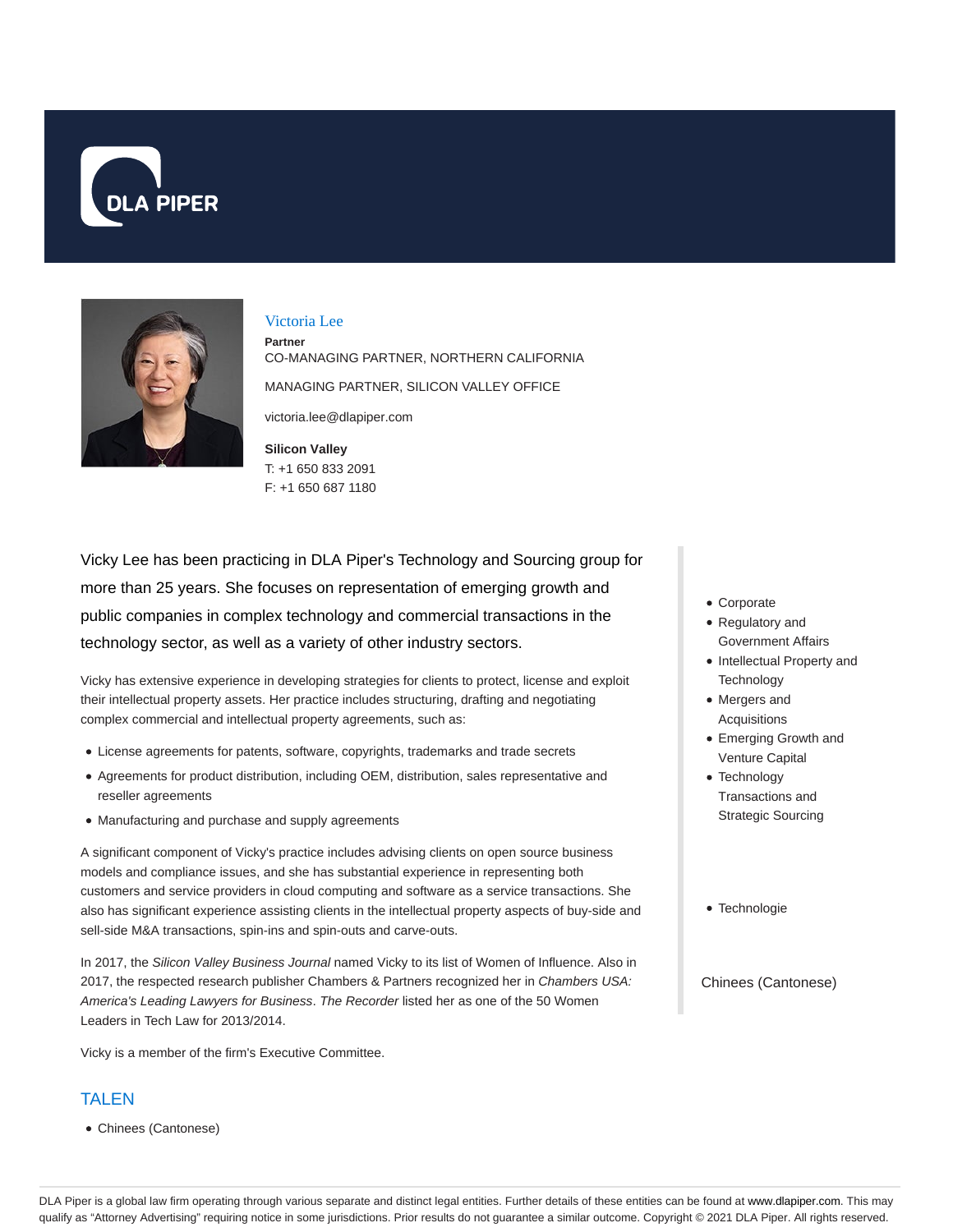#### RECENT MATTERS

- Represented HPE in various negotiations and executions of intellectual property matter agreements, including in connection with HPE's divestiture of its software business unit to Micro Focus, Inc.
- Represented a 3D facial animation and virtual try-on company in a cross-border commercial agreement with a leading Chineselanguage Internet search engine company, involving the license of patents and other intellectual property related to Image Metrics' 3D video and still frame facial recognition technology
- Represented a multinational software and information technology business in a variety of commercial matters, including the development of a number of template agreements such as end user click-through agreement, master customer license agreement, support services agreements, professional services agreements and service level agreements
- Served as primary outside counsel in commercial transactions for Velti plc (VELTI), a leading global provider of mobile advertising and marketing solutions; also represented Velti in intellectual property matters related to Velti's acquisition of Mobclix, a privately held mobile and exchange network, and Air2web, Inc. privately held mobile messaging provider
- Represented SurveyMonkey in its commercial transactions, strategic transactions, domestic and international privacy, security and other regulatory and compliance matters; also represented SurveyMonkey in intellectual property matters related to SurveyMonkey's acquisition of MarketTools, Inc. and Wufoo
- Advised JDS Uniphase (JDSU) in its purchase of the network solutions test business from Agilent Technologies, Inc. in over 25 countries
- Represented JDA Software Group, Inc. in intellectual property matters related to its acquisition of i2 Technologies, Inc.
- Represented NewNet Communication Technologies LLC in intellectual property matters related to its acquisition of certain WiMAX technology and assets from Nokia Siemens Networks B.V.
- Advised a leading social network in Asia in its sale to an online payments solution provider
- Represented a leading virtual goods sales and distribution company in its commercial licensing transactions
- Advised online gaming, MMOG and virtual world companies in their commercial transactions
- Assisted Sun Microsystems, Inc. in open sourcing the Solaris operating system
- Represented a multinational, publicly held semiconductor company in the negotiation of a long-term patent and trademark license as part of a settlement of a patent infringement suit
- Represented corporate venture clients in their investments and ongoing legal advice with respect to corporate venture portfolio companies
- Represented a publicly traded mobile device company in numerous purchase, manufacturing, licensing and service agreements with respect to software licenses, hardware procurement, semiconductor purchases and support services
- Advised a multinational global logistics, transportation and supply chain management company in software and hardware systems acquisition and software development agreements and the implementation of a global document retention policy and global privacy policy
- Company counsel for various high technology and multimedia startup companies, representing them in general corporate matters, venture capital financing and general intellectual property matters, including the development of format distribution and sale agreements
- Participated in negotiations and documentation of the strategic joint development agreement for a publicly held global positioning satellite technology company
- Assisted in drafting strategic development and license agreements between a multibillion-dollar publicly held software company and a telecommunications company
- Served as outside general counsel to privately held networking companies and assisted each of them in their acquisitions by different publicly held companies in multimillion-dollar mergers
- Rendered advice in connection with the initial public offerings of various application software companies
- Negotiated and drafted sophisticated asset transfer and license agreements for liquid crystal light valve technology in the restructuring of a multimillion-dollar joint venture between a multinational foreign corporation and a publicly held US company
- Represented a developer of photoscanning software in the acquisition of a foreign photoscanning hardware manufacturer, involving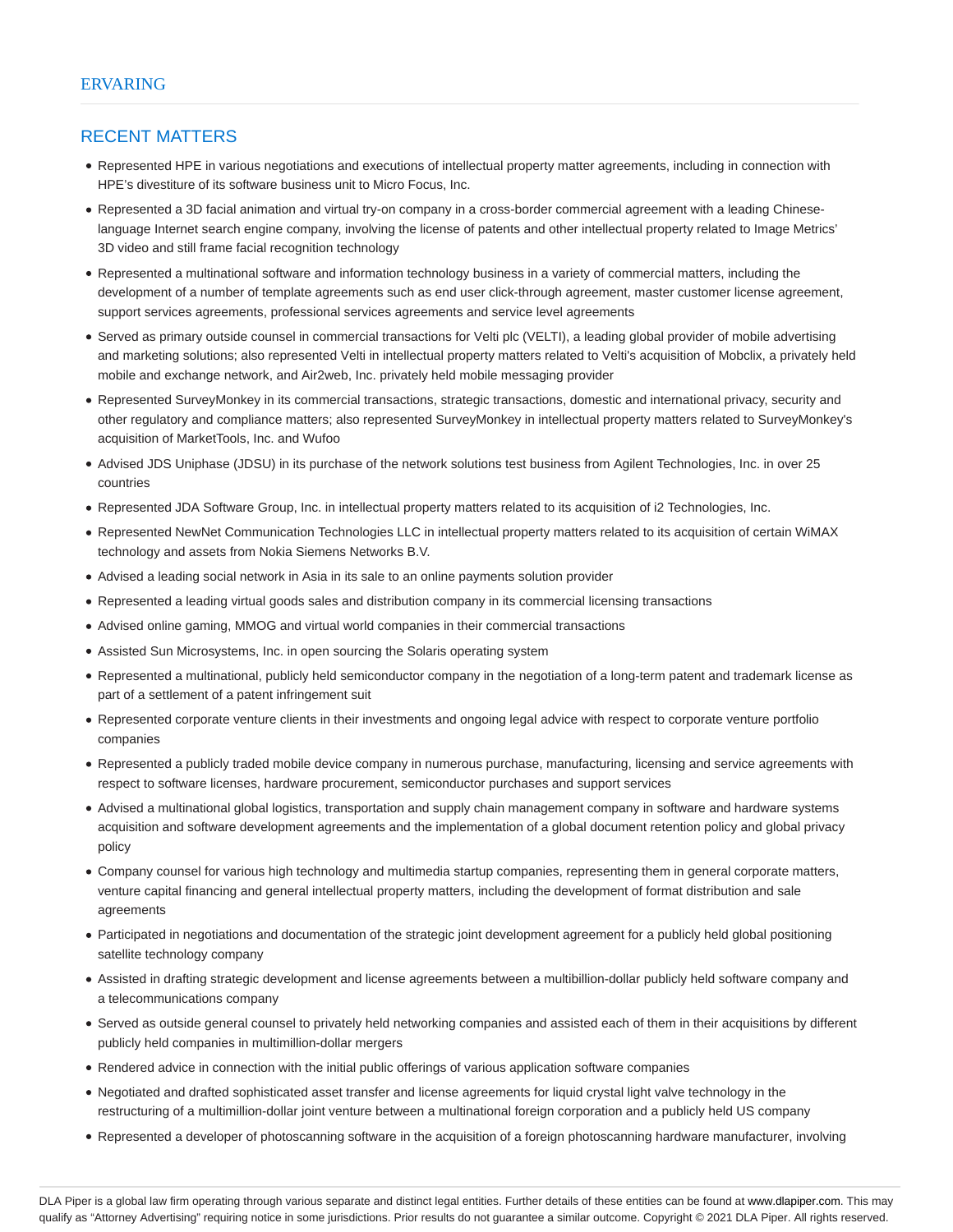the negotiation and drafting of complex distribution, asset transfer, manufacturing and sales representative agreements

- Represented a Global Fortune 50 company in negotiating and documenting a complex strategic relationship with a privately held US company for next-generation emission displays, which included the establishment of a bankruptcy remote entity to facilitate the granting of multiple intellectual property licenses
- Represented both acquirers and targets and purchasers and sellers in numerous mergers, acquisitions, and technology asset sales and purchases

# REPRESENTATIVE CLIENTS

- Baidu
- Avanade
- Cambium Networks
- Hewlett Packard Enterprise Company
- Capital One
- Dynatrace
- Oracle Corporation
- Planet
- $\bullet$  On24
- PinDrop
- Rebuilding Together Peninsula
- NetApp
- MicroFocus, Inc.

#### KWALIFICATIES

## Benoemingen

California

## **Erkenning**

- Chambers USA 2021 - Band 3, California Technology: Outsourcing 2021 - Band 3, California Technology: Transactions 2017-20 - Band 3, California IT & Outsourcing: Transactions
- The Legal 500 United States
	- 2021 Leading Lawyer, Technology: Transactions
	- 2021 Recommended, Patents: Licensing
	- 2020 Recommended, Commercial Deals & Contracts
	- 2019-20 Recommended, Patents: Licensing
	- 2017-20 Leading Lawyer, Technology: Transactions
	- 2014-16 Recommended, Technology: Transactions

M&A Advisor honored DLA Piper with the 2012 M&A Deal of the Year award for our representation of SurveyMonkey in its acquisition of MarketTools. The Recorder lists her as one of the 50 Women Leaders in Tech Law (2013-2014).

Vicky was named a BTI Client Service All-Star for 2019 and 2020.

# **Opleiding**

J.D., University of California at Davis 1993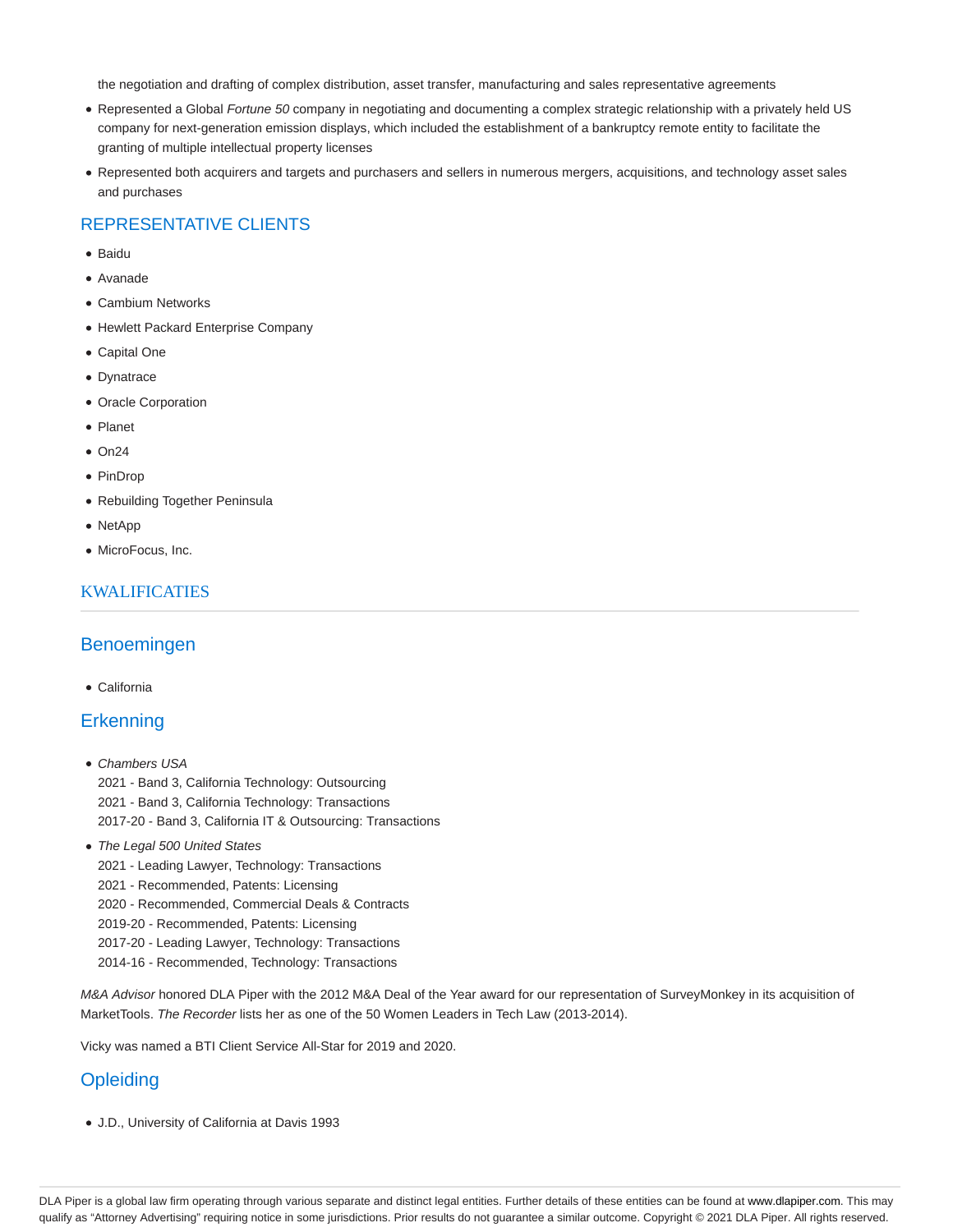B.A., History and Economics, University of California at Davis 1990

#### **ACHTERGROND**

## **Publicaties**

**What the Biden Cybersecurity Executive Order means for technology vendors and service providers in the federal ecosystem**

June 2021 Steps technology vendors should consider as they prepare.

**Compare contract law around the world with our Global Contract Laws Guide**

1 June 2021

DLA Piper is pleased to announce the launch of our updated Global Contract Laws guide.

The guide has been updated to reflect the changes in legislation in over 45 countries and in response to significant geopolitical events such as Brexit.

**The UK-EU Trade and Cooperation Agreement: Implications for technology services**

#### 11 January 2021

The TCA includes a chapter relating to digital services which provides some key details relevant to both providers and customers of technology-related services.

- . "How Covid-19 Reshaped Both Our Lives and Tech Legal Trends," Bloomberg Law, April 23, 2021
- "Task Force on Artificial Intelligence hearing: Equitable Algorithms: Examining Ways to Reduce AI Bias in Financial Services key testimony on challenges and opportunities," Technology's Legal Edge, February 28, 2020
- "Companies must reassess IP risks in Covid-19 era," Calcalist Tech, August 11, 2020
- "Task Force on Artificial Intelligence hearing to discuss use of AI in contact tracing," Technology's Legal Edge, July 29, 2020
- "Guest Blog: Intellectual property rights are a renewed focus as the world looks beyond a global viral outbreak," Israel Global Gateway, July 23, 2020
- "Intellectual property rights are a renewed focus as the world looks beyond a global viral outbreak," DLA Piper, June 30, 2020
- "Tech Sector COVID-19 Insights," Technology's Legal Edge, April 30, 2020
- "Legal Issues the Tech Sector Shouldn't Forget During a Global Viral Outbreak ," Law.com, April 9, 2020
- "Key legal issues that bear remembering during a pandemic," Technology's Legal Edge, April 9, 2020
- "COVID-19 contract issues reach beyond force majeure," Technology's Legal Edge, March 19, 2020
- Co-author, "COVID-19 Contract Issues Reach Beyond Force Majeure," Law 360, March 13, 2020
- Co-author "INSIGHT: Coronavirus Contract Considerations Beyond 'Act of God' Issues," Bloomberg Law, March 13, 2020
- Co-author, "The big legal issue Blockchain developers rarely discuss," CoinDesk, September 8, 2018
- "Reminder to service providers: re-register your DMCA agent designation by 12/31/17," October 26, 2017
- "Upcoming changes in requirements for service providers to benefit from DMCA safe harbor: consider these key steps," November 10, 2016